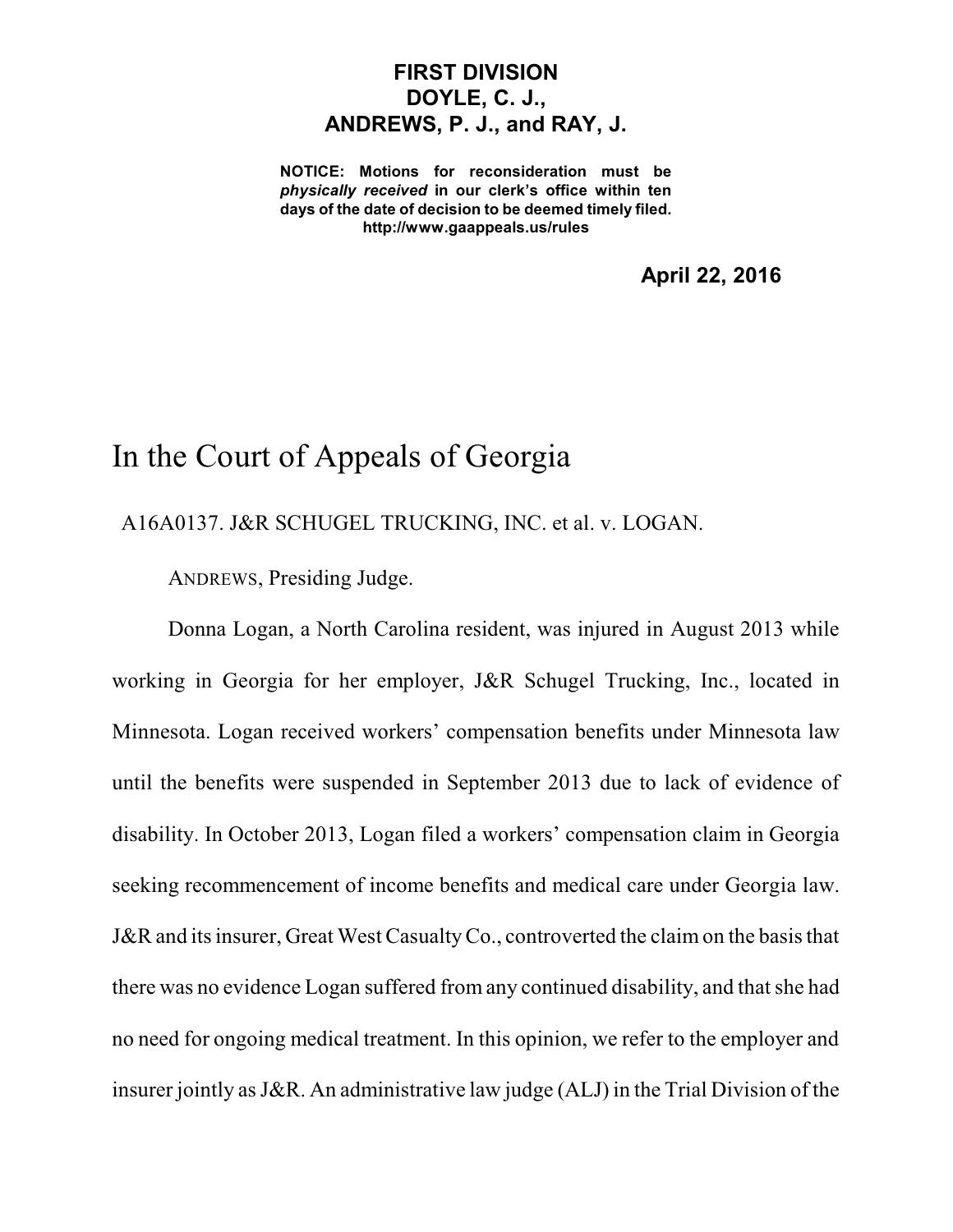State Board of Workers'Compensation ruled that, although Logan had no continuing disability from the injury, she was still entitled to ongoing medical benefits. Pursuant to J&R's appeal, the Board's Appellate Division affirmed the ALJ's ruling that there was no disability, but substituted alternative findings and ruled that Logan was not entitled to ongoing medical benefits. On appeal from the Appellate Division, the Fulton County Superior Court entered an order setting aside the Appellate Division decision as "contrary to law" under OCGA § 34-9-105 (c) (5). J&R appeals from the Superior Court order, and for the following reasons we reverse.

Based on evidence presented at the June 2014 hearing on Logan's claim, the ALJ issued an award finding that Logan failed to prove any continuing disability related to the August 2013 injury and was not entitled to any workers' compensation income benefits under Georgia law. But despite finding no continuing disability, the ALJ ruled that Logan nevertheless remained entitled to ongoing medical benefits for the injury.

On appeal to the Appellate Division, J&R contended that the ALJ erred by finding that Logan was entitled to ongoing medical benefits as a result of her August 2013 injury. The Appellate Division found that the competent and credible evidence did not support the ALJ's finding that Logan was entitled to ongoing medical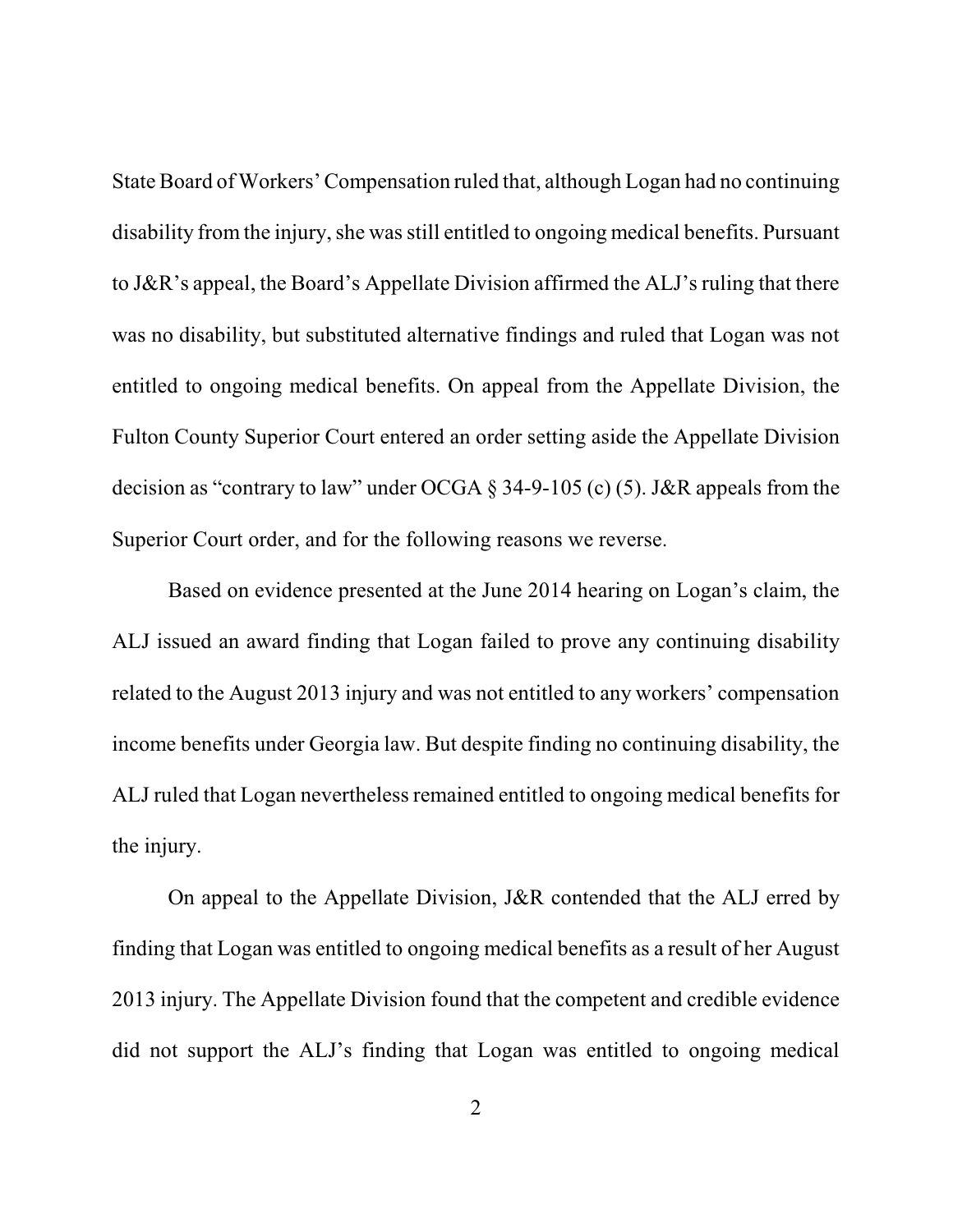benefits, made substituted factual findings that Logan was not entitled to medical benefits, and issued a decision reversing the ALJ on that issue. The Appellate Division accepted the ALJ's finding that Logan was not entitled to income benefits.

Logan appealed the Appellate Division's decision to the Superior Court. In the Superior Court appeal, Logan conceded that she "[did] not dispute the fact that the evidence in the record supports the [Appellate Division's] decision." Rather, Logan asserted that the issue was not whether the Appellate Division's award wassupported by the evidence, but "whether the [Appellate Division] acted without or in excess of its powers, or whether its award is contrary to law." After a hearing, the Superior Court set aside the Appellate Division's decision on the ground that it was "contrary to law" under OCGA § 34-9-105 (c) (5). In support of this conclusion, the Superior Court pointed out that the transcript of the June 18, 2014 hearing before the ALJ showed that the ALJ ordered J&R to pay for another medical evaluation of Logan and to provide a copy of the evaluation report so that the ALJ can "make a decision about" ongoing [medical] treatment." According to the Superior Court, the transcript showed that the ALJ intended to hold the hearing record open so the medical report could be filed and considered; that the ALJ subsequently refused to include the report in the record; and that this prevented the filing of additional evidence necessary to complete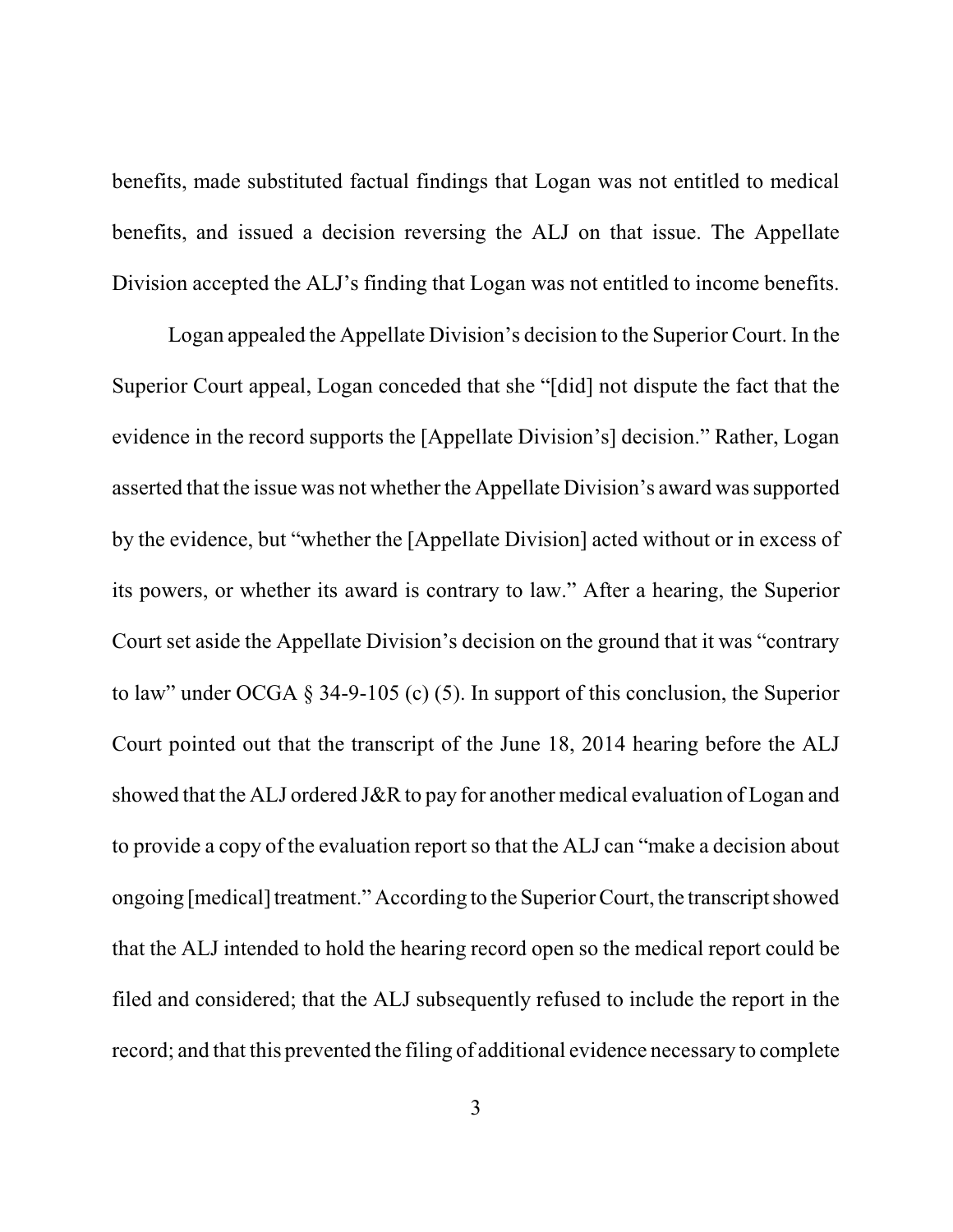the record. Based on this reasoning, the Superior Court ruled that the ALJ's decision to exclude the report was contrary to law and left the record incomplete, and that this rendered the Appellate Division's decision finding that Logan was not entitled to medical benefits also contrary to law under OCGA  $\S$  34-9-105 (c) (5).

We find no basis for the Superior Court's order setting aside the Appellate Division decision as "contrary to law." The record shows that, when the hearing before the ALJ reconvened on June 30, 2014, Logan's counsel informed the ALJ that, as ordered on June 18, Logan had undergone another medical evaluation on June 29 or June 30. At the hearing, Logan's counsel asked the ALJ to order J&R to provide Logan with ongoing medical benefits, but the ALJ declined to rule on the request at that time stating that "everybody needs to have an opportunity to review the medical [report] so that you can make meaningful arguments as to why [Logan] should or should not be entitled to additional medical treatment." The ALJ concluded the hearing stating that "the record for the hearing is closed," but subsequently considered briefs filed by the parties after the hearing. Logan's post-hearing brief referred to the report on her last medical evaluation and, without elaboration, stated that "if the report from that examination had been allowed into evidence, it would have shown that Claimant is in need of further medical treatment." There is no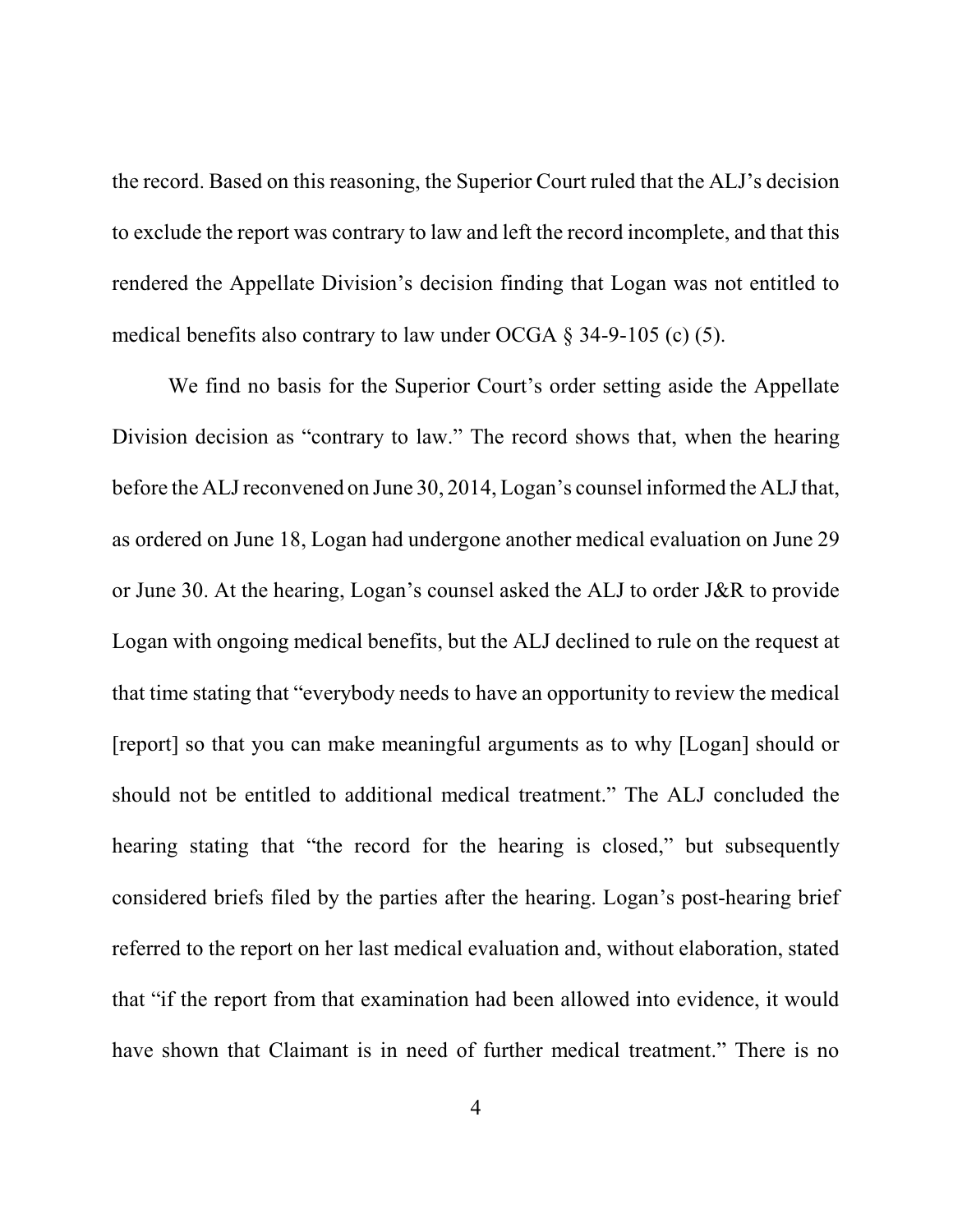evidence that Logan attempted to submit the medical report after the hearing, or that the ALJ refused to open the record to receive the report. In fact, in response to J&R's appeal to this Court, Logan's appellate brief asserts that it was not necessary for the medical report to be included in the record after the hearing; that she intends to present the report to the Board at a subsequent hearing she has requested; and that she has no objection to reversal of the Superior Court order.

Because there was no basis for the Superior Court to find that the Appellate Division decision was "contrary to law," the Court erred by setting aside the decision. Under OCGA § 34–9–103 (a),

the appellate division shall review the evidence and shall then make an award with findings of fact and conclusions of law. . . .The findings of fact made by the administrative law judge in the trial division shall be accepted by the appellate division where such findings are supported by a preponderance of competent and credible evidence contained within the records.

Based upon a review of the evidence, the Appellate Division found that the ALJ correctly ruled that Logan was not entitled to workers' compensation income benefits, but found that the competent and credible evidence did not support the ALJ's finding that Logan was entitled to ongoing medical benefits.